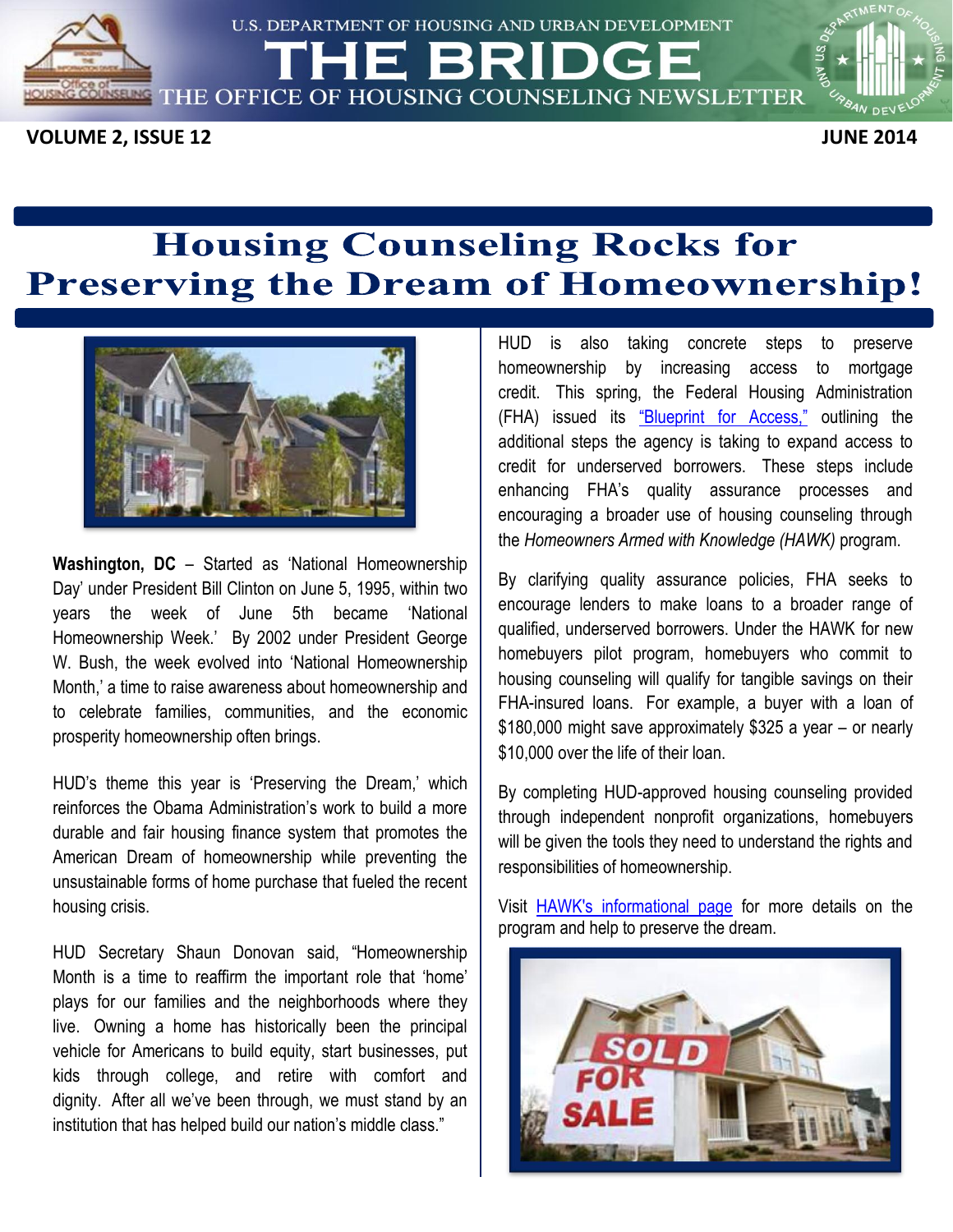

 **Sarah Gerecke**   *Office of Housing Deputy Assistant Secretary* 

#### Greetings,

 June is National Homeownership Month and the Office of Housing Counseling is diligently working toward 'Preserving the Dream.' Housing counselors know best that homeownership is not the best choice for everyone and they help families assess the benefits and responsibilities of buying versus renting. So for me, National Homeownership Month will always be about helping consumers make an informed choice to purchase a good home at an affordable price with a mortgage they understand.

I am pleased to report that last month, [HUD awarded more than \\$40 million in grants](http://portal.hud.gov/hudportal/HUD?src=/press/press_releases_media_advisories/2014/HUDNo_14-053) to hundreds of our HUD-approved housing counseling agencies to help families and individuals with their housing needs and to prevent future foreclosures. These housing counseling grants and the additional funding they help to leverage will assist more than 1.5 million households find housing, make more informed housing choices, or keep their current homes, thereby preserving the dream.

 More than \$38 million will directly support the housing counseling services provided by 29 national and regional organizations, seven multi-state organizations, 22 State Housing Finance Agencies and 232 local housing counseling agencies. In addition, HUD is awarding \$2 million to the following three national organizations to train housing counselors who will receive the instruction and certification necessary to effectively assist families with their housing needs:

- **CHAMPIONS OF SERVICE 2018**<br> **CHAMPION AMPION COMMUNITY Reinvestment Coalition** 
	- National Council of LaRaza
	- NeighborWorks America

 I would like to thank and acknowledge the Office of Housing Counseling staff members that did an outstanding job in completing the 2014 grant funding process.

 During National Homeownership Month, let's reflect on the great work taking place by housing counseling agencies and stakeholders in communities across the country. Those of us in this industry know that housing counseling works and significantly improves the likelihood homeowners will remain in their homes.

likelihood homeowners will remain in their homes.<br>This edition of *'The Bridge'* features information that demonstrate the benefits of housing counseling supported by statistical research, success stories, new program information, and innovative ways to reach clients.

 Working together, we will continue to advance our mission to create strong, sustainable, inclusive communities and quality affordable homes for all.

#### *Sarah*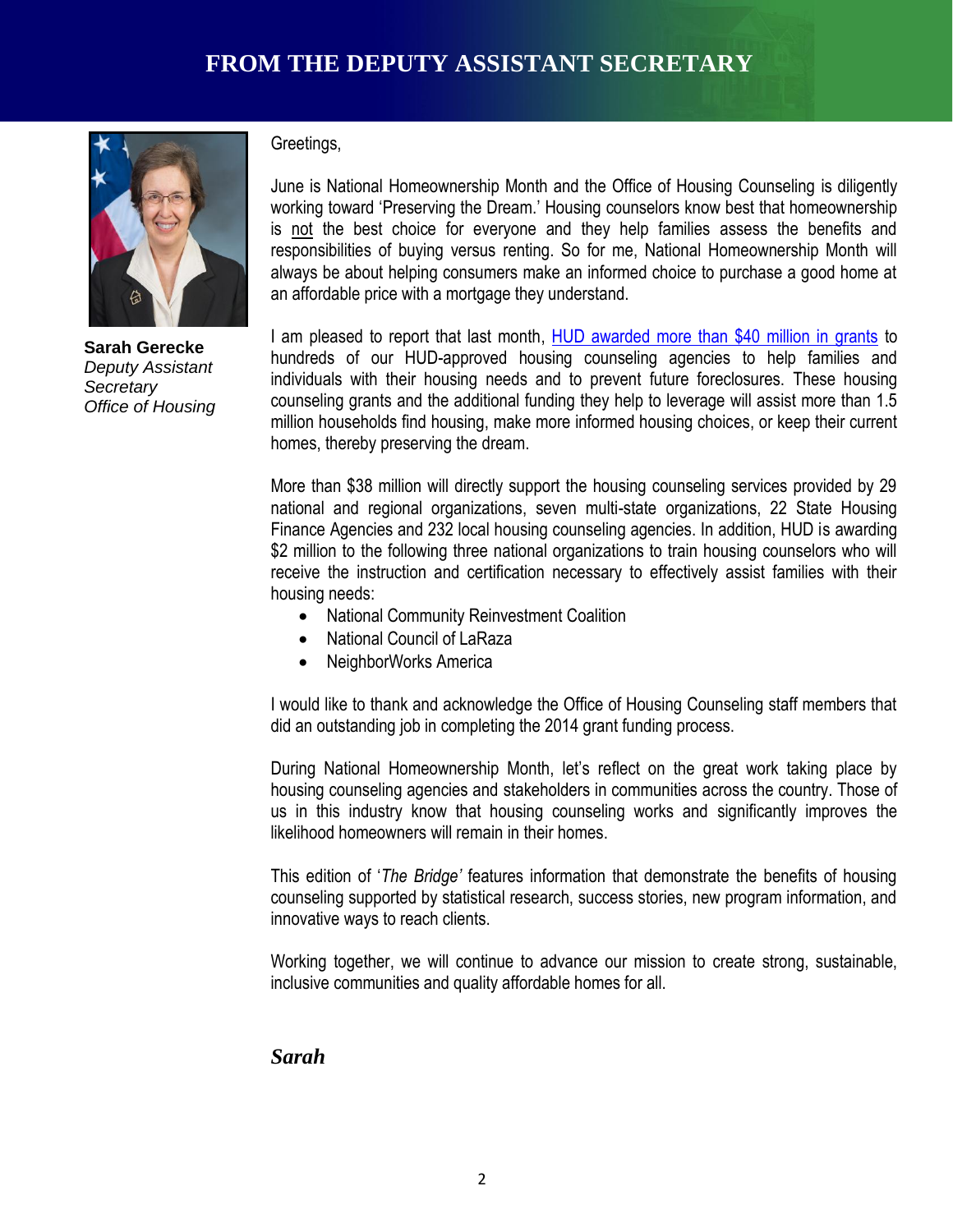### **HOUSING COUNSELING WORKS!**

**Washington, DC** - Housing counseling is making a difference in the lives of consumers and borrowers by providing valuable guidance and assistance to obtain affordable housing and make informed housing choices. Housing counseling also goes beyond buying and saving a home.

 The Office of Housing Counseling works with our strong, network of independent nonprofit housing counseling agencies approved agencies provide guidance on a wide range of located in communities across the country. These HUDhousing related issues involving:

- First Time Homebuyers
- **•** Foreclosure Prevention
- Reverse Mortgages
- **•** Homelessness Prevention
- Rental Housing
- Fair Housing
- Post Purchase Counseling
- Credit/Debt Management

#### **It's Confirmed!**

 Research confirms there is growing and overwhelming evidence that housing counseling works. For example, recent studies suggest that:

- *homebuyer becoming seriously delinquent. Pre purchase financial counseling may reduce, by an* average of 29 percent, the likelihood of a first time ~ 2013 Freddie Mac report ~
- loan. **Borrowers receiving pre purchase counseling and** *education are one third less likely to become 90 days delinquent over the two years after receiving their* **loan.**  $\sim$  2013 Mayer & Associates report
- *would sustain those payments after modification. The monthly payment of households that received counseling was on average \$267 less than those who did not participate in counseling. Counseling also made it 45 percent more likely that the homeowner* ~2011 Urban Institute and National Foreclosure Mitigation Counseling report

#### **Impact of Pre-Purchase Counseling**

indicates that pre purchase counseling has a significantly larger impact on 90-day delinquency rates among first-time homebuyers compared to repeat buyers. The chart below highlights the reduction in 90-day delinquency rates from 2001 to An analysis of pre purchase counseling by Freddie Mac 2013.

| Pre-purchase<br><b>Counseling</b> | 2001<br><b>Analysis</b>                       | 2013<br><b>Analysis</b> |
|-----------------------------------|-----------------------------------------------|-------------------------|
|                                   | Est. Reduction in<br>90-Day Delinguency Rates |                         |
| <b>Individual</b>                 | 34%                                           | $N/A^*$                 |
| <b>Classroom</b>                  | 26%                                           | 28%                     |
| <b>Home Study</b>                 | 21%                                           | 33%                     |
| <b>Phone/Internet</b>             | $< 5\%$ **                                    | 32%                     |
| <b>Overall Impact</b>             | 19%                                           | 29%                     |

 *Source: Freddie Mac* \* Insufficient sample size, \*\* Not statistically significant

**CHAMPIONS OF SERVICE** The Mayer & Associates report entitled, '*Pre -Purchase Counseling Impacts on Mortgage Performance: Empirical*  Analysis of NeighborWorks® America's Experience supports the Freddie Mac analysis that pre-purchase counseling and education has a substantial impact on the performance of produces a consistent one third reduction in serious delinquency over the two years following origination and the impact is the Review [related research](http://portal.hud.gov/hudportal/documents/huddoc?id=counselingworks060412.pdf) because *Housing Counseling Works*! mortgages for home purchase. The report states that counseling same for both first time homebuyers and previous homeowners.

#### **Empowering Consumers**

 Having the right knowledge, at the right time, in the right location is critical for people making housing related decisions. It is important for those seeking help to know where to turn for trustworthy assistance. Locating a housing counseling agency is as easy as a making a phone call, conducting an online search, or using the Housing Counseling locater app via HUD's interactive voice system, (800) 569-4287, [online portal,](http://www.hud.gov/offices/hsg/sfh/hcc/hcs.cfm) or [mobile app.](https://itunes.apple.com/us/app/hud-counselor-locator/id659590295?ls=1&mt=8)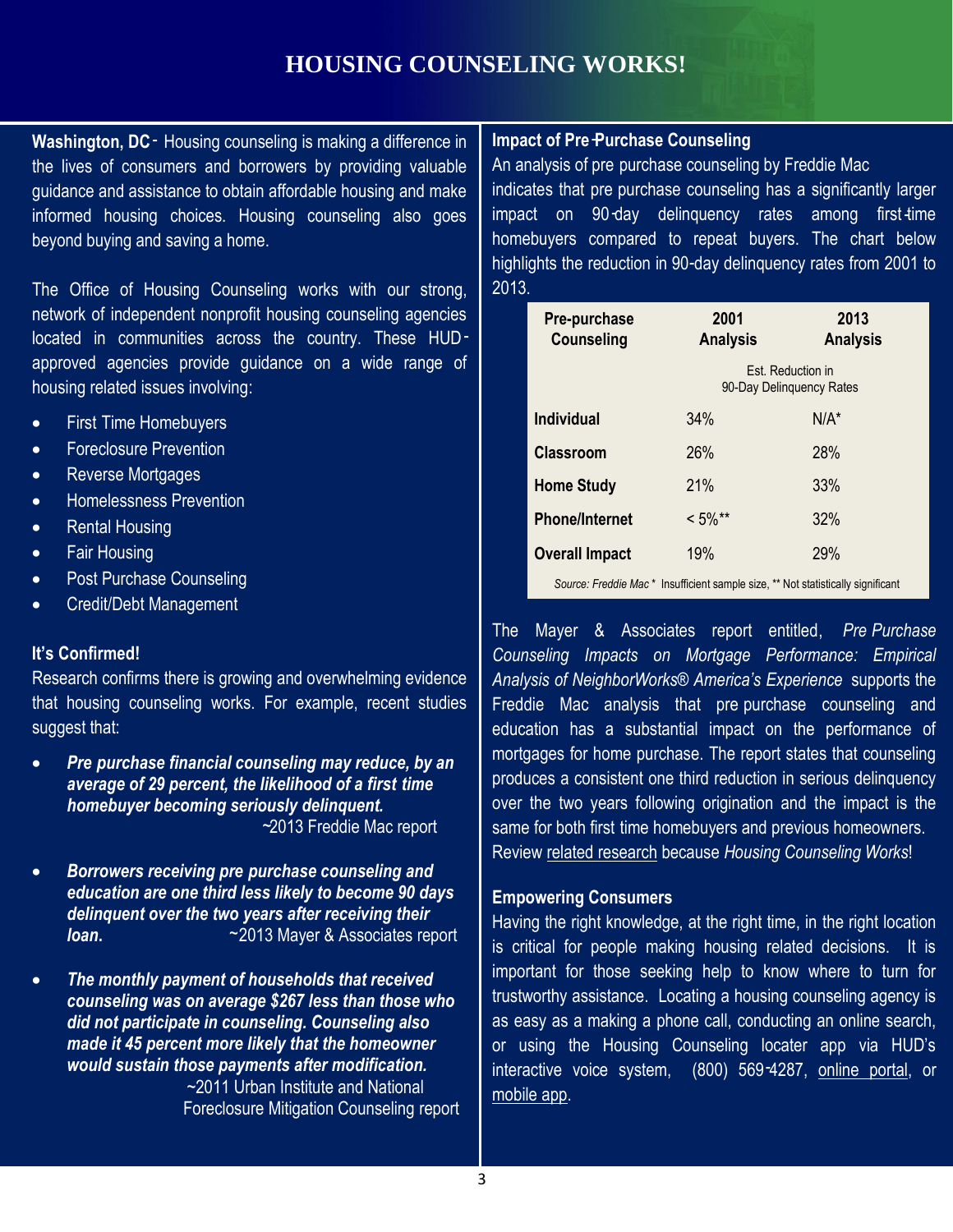### **HELPING PEOPLE ACHIEVE SUSTAINABLE HOMEOWNERSHIP**

By Shawn Needham, Communications Manager, Clarifi



 **Philadelphia, PA** – Known since 1966 as the Consumer Credit Counseling Service of Delaware Valley (CCCS), the organization has its roots in helping people overcome their struggle with debt. To better reflect its growing foundation of services, CCCS changed its name to Clarifi, which represents the organization's efforts to clarify what can be a complex and confusing situation.

#### **Financial Empowerment Centers**

In 2013, Clarifi and the City of Philadelphia opened six **Sharehoff Community** Smarts for Seniors.' Part Financial Empowerment Centers, replicating a model started counselors help clients meet very specific goals with their in New York City by Mayor Michael Bloomberg. Clarifi's money, including:

- 1. opening a savings account,
- 2. reducing debt and
- 1. opening a savings account,<br>2. reducing debt and<br>3. dealing with collection agencies.

 Counselors meet with clients three months after their first appointment to track their progress. After their financial goals are met, clients can then take part in Clarifi's pre-purchase counseling or attend a 'Keys to Homeownership' workshop if they want to start the homebuying process. Financial Empowerment Center clients can also take advantage of Clarifi's housing delinquency counseling if needed.

#### **ReStart Housing Preservation Program**

 New Jersey Community Capital recently chose Clarifi to help implement its 'ReStart Housing Preservation Program' in Southern New Jersey; the program aims to help families Hurricane Sandy. Clarifi's counselors will work with avoid foreclosure in areas of New Jersey hit hard by homeowners to try to secure mortgage modifications with principal reduction in most cases; other options can also be working directly with the owner of the mortgages and anticipate improved chances of keeping families in their explored. As part of the program, Clarifi's counselors are homes.

 Stephanie Bittner, Clarifi's Community Outreach and Education Manager for New Jersey received NFCC's *'*Outstanding Counselor of the Year" Award. When asked why she enjoys her work, Stephanie said, "It's very exciting and rewarding to watch participants during workshops as they begin to understand key principals and tools on how to improve their financial situation. I love seeing the renewed look of hope on their faces and hearing the sound in their voices when they realize they now have the ability to make Hurricane Sandy Monitos (will be the more proposed to tree in the popular clarifications will are the popular counsels are not transfer and the popular counsels with the counsel are the popular counsel and the counsel are positive financial improvements in their life."

#### **Financial Smarts for Seniors**

 Clarifi offers a financial education program called 'Financial Smarts for Seniors.' Part of the program can help seniors make the best financial decisions if they are 'empty nesters,' or are looking to downsize, and review all aspects of reverse mortgages to see if it is an option they should consider.

 dedicated to helping families explore options to save their do so," says Patty Hasson, President and Executive Director "Our homes are at the heart of us. At Clarifi, we remain homes and taking part in the latest programs that will help us of Clarifi.

For more information on Clarifi, visit [www.clarifi.org.](http://www.clarifi.org/)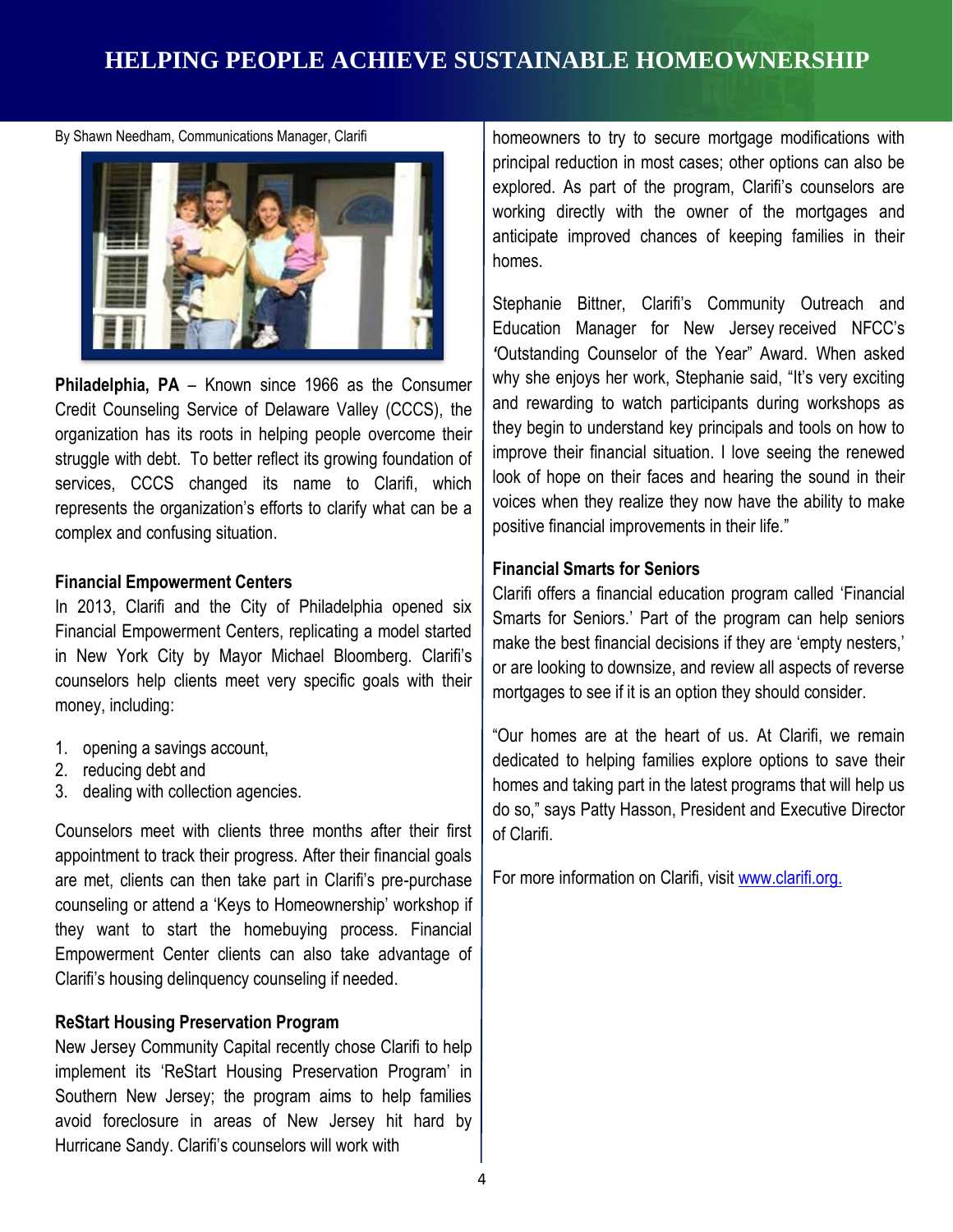### **Back to Work with FHA**

Arlington, VA - The **FHA's Back to Work - Extenuating** [Circumstances](http://portal.hud.gov/hudportal/documents/huddoc?id=13-22hsgn.pdf) mortgage loan program shortens the waiting period to buy a home to as little as one year after a bankruptcy, foreclosure, deed in lieu of foreclosure, or short sale.

 FHA will consider a homebuyer eligible if they had a financial hardship in the past but can now document the following circumstances:

- 1. FHA loan requirements
- 2. Mortgage or credit problems resulting from a financial hardship
- 3. A re established, responsible credit history
- 4. Completion of HUD approved housing counseling.

#### **Housing Counseling for Back to Work Program**

**CHAMPIONS OF SERVICE SERVICES** CONSIDER THE MODILE INDITIONS CONSIDERED AT A SERVICE SERVICE SERVICE SERVICE SERVICE SERVICE SERVICE SERVICE SERVICE SERVICE SERVICE SERVICE SERVICE SERVICE SERVICE SERVICE SERVICE SERVICE Shortly after the program rolled out, Arlington Home Ownership Made Easier, Inc. (AHOME) began offering the HUD-approved back to work-extenuating circumstances housing counseling. fairly easy to do. Most of AHOME's prospective homebuyers in the program lost their homes through a foreclosure or in a short sale. By the time AHOME began providing counseling to these former homeowners, they were highly motivated to become homeowners again and had saved money and rebuilt their credit.

 is to assess the client's debt, ability to afford the mortgage, explain the mortgage insurance and the loan application process. AHOME requires prospective homebuyers to attend a HUD-approved homeownership education class prior to the counseling session in order to expedite the counseling process. The counseling session is a minimum of one hour and the borrower is required to complete the counseling at least 30 days before application for a new FHA mortgage. The As a HUD-approved housing counseling agency, AHOME's role certificate is valid for six months.

 The Back to Work - Extenuating Circumstances program has - proven to be a great fit for AHOME prospective homebuyers who had a financial hardship, recovered and are motivated to become homeowners again. Visit [AHOME](http://www.ahomeinc.org/) for more information.

#### **Help on the Road**



 **Wytheville, VA** - In 1996, the Virginia Housing Development Authority (VHDA) realized the most efficient way to make their be to have an 'office on wheels.' Soon after, the first VHDA Mobile Mortgage Office — a converted recreational vehicle complete with computer technology and an experienced home loan officer — hit the road in Southwest Virginia. It proved so successful that a second Mobile Mortgage Office was launched in 1999 to serve the Eastern Shore, Northern Neck and affordable home loans available in Virginia's rural areas would Southside areas of Virginia.

 During the past 16 years, these two mobile offices have generated more than 1,700 home loans. It's an accomplishment that centers on the human approach VHDA originators Allen Andrs and Michael Locking take with each of their customers. In addition to originating VHDA loans, Mobile Mortgage Office loan originators do everything from helping people re-establish their credit to arranging for them to take a homeownership education class — a requirement for all VHDA borrowers — and prequalifying them for a home loan.

Visit [VHDA's mobile mortgage offices](http://www.vhda.com/HOMEBUYERS/MOBILEMORTGAGEOFFICES/Pages/MobileOffice.aspx#.U6a6wigWBqI) to learn more.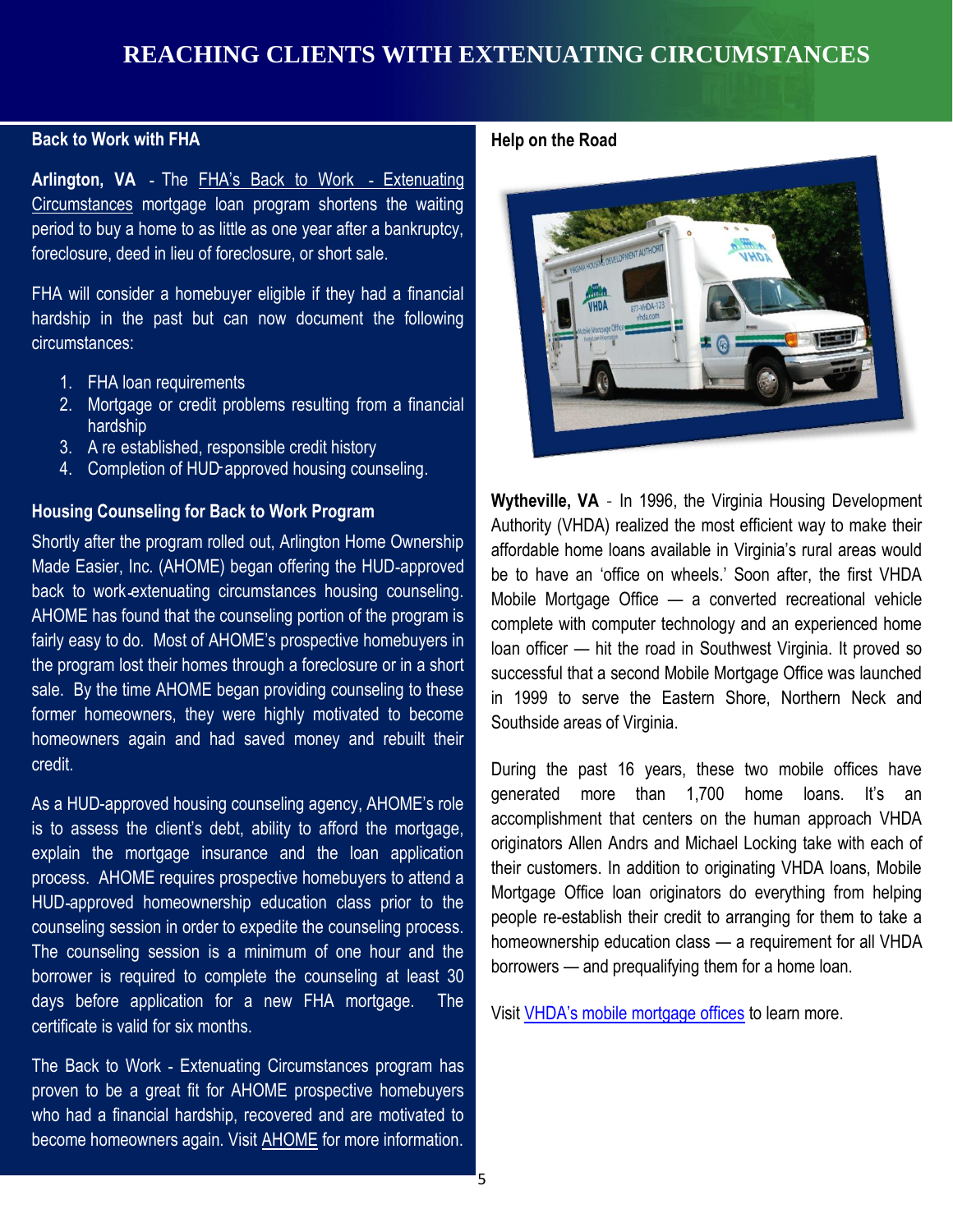## **INQUIRING MINDS WANT TO KNOW**

| Q: How does our nonprofit become a HUD approved<br>housing counseling agency?                                                                                                                                                                                                                                                          | Q: What is the next step for grantees under the FY2014<br><b>Housing Counseling Program and Training NOFA?</b>                                                                                                                                     |
|----------------------------------------------------------------------------------------------------------------------------------------------------------------------------------------------------------------------------------------------------------------------------------------------------------------------------------------|----------------------------------------------------------------------------------------------------------------------------------------------------------------------------------------------------------------------------------------------------|
| A: Detailed information and additional requirements of the<br>housing counseling program are provided in the <b>Housing</b><br><b>Counseling Program Handbook 7610.1.</b> The program<br>handbook lists the qualifying criteria that all applicants must<br>meet to receive HUD approval. A few of the more important<br>criteria are: | A: Grantees can expect to receive their Grant Award<br>Package for the FY 2014 Comprehensive Housing<br>Counseling and Training Grants by the end of<br>The<br>Grant Award<br>Package<br>June.<br>for the<br>Comprehensive grant will include the: |
| 1. Nonprofit Status. The applicant must function as private<br>or public nonprofit organization. The agency must submit<br>evidence of nonprofit status as demonstrated by Section 501<br>(c) of the Internal Revenue Code.                                                                                                            | <b>Grantee Award Letter</b><br>$\bullet$<br><b>Grant Agreement</b><br>$\bullet$<br><b>HUD-9902 and</b><br>$\bullet$<br><b>OHC Point of Contacts.</b><br>$\bullet$                                                                                  |
| 2. Experience. The applicant must have successfully<br>administered a housing counseling program for at least one<br>year.                                                                                                                                                                                                             | As instructed in the grant award documents, Grantees<br>will then return the executed documents to HUD. Once<br>the returned grant documents are approved and<br>processed by the OHC, Grantees will conduct their FY                              |
| 3. Community Base. The applicant must have functioned for<br>at least one year in the geographical area that the applicant<br>proposes to serve.                                                                                                                                                                                       | 2014 housing counseling and training activities and<br>request reimbursement in accordance with the Grant or<br>Cooperative Agreements, the FY 2014 Comprehensive<br>Housing Counseling and Training NOFAs, and the<br>General Section.            |
| 4. Counseling Resources. The applicant must have<br>sufficient resources to implement its proposed counseling<br>plan no later than the date of HUD approval.                                                                                                                                                                          | OHC will also be conducting training for grantees in<br>July. Visit OHC's training page for more information.                                                                                                                                      |
| Q: How do we submit an application for approval by HUD?                                                                                                                                                                                                                                                                                | Q: Where is information available about housing<br>counselor certification?                                                                                                                                                                        |
| A: Applicants should contact Ms. Hazel McLemore prior to<br>submitting an application via phone at: (312) 913-8098 or<br>email at: Hazel.McLemore@hud.gov.<br>Please follow the Instructions for Agency's Submitting<br>Applications to HUD for Approval.                                                                              | A: OHC has created a separate webpage for housing<br>counselor certification that includes links to the<br>proposed rule and frequently asked questions. Please<br>see Office of Housing Counseling Certification for more<br>information.         |
| The Office of Housing Counseling's (OHCs) goal is to<br>complete the application review within 60 days. However, if                                                                                                                                                                                                                    | Q: Will OHC be conducting any more stakeholder<br>meetings?                                                                                                                                                                                        |
| documents are incomplete, or missing from your application,<br>or if other issues arise during the process, it could take<br>longer. Please email HUD if you have any questions.                                                                                                                                                       | A: OHC is planning to resume stakeholders meetings in<br>July 2014. Our next topic for discussion will center on<br>the revised form HUD 9910, Performance Review of a<br>HUD-Approved Housing Counseling Agency or<br>Participating Agency.       |
|                                                                                                                                                                                                                                                                                                                                        | OHC will announce the session through the OHC<br>ListServ and training web page when a date has been                                                                                                                                               |

finalized.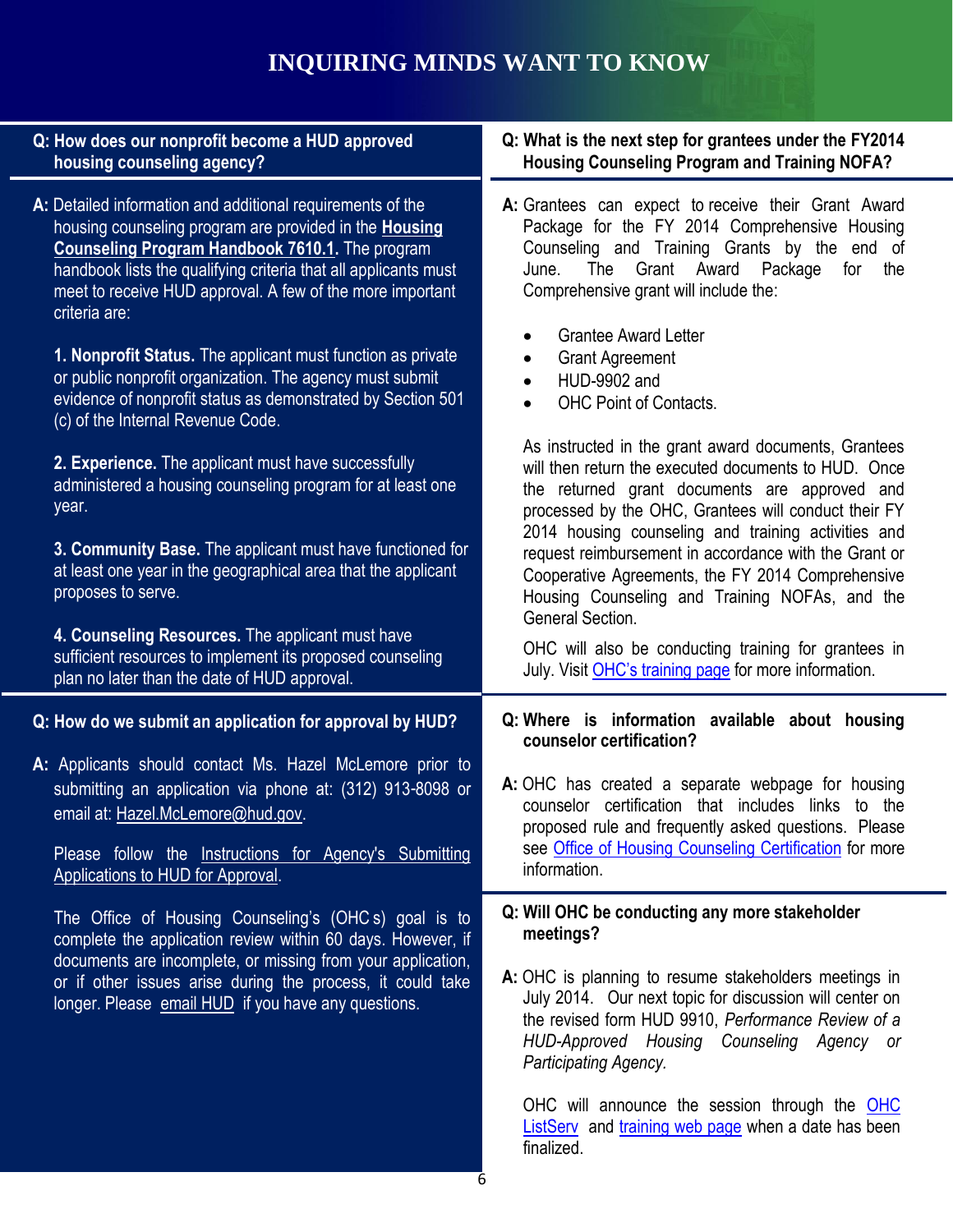### **CHAMPIONS OF SERVICE**



#### **Anna Hill**

 **Crystal Lake, IL** - "Whether someone is trying to purchase a unknown can be terrifying. Once people come in to see our counselors, they leave with the information they need to face their situation and take the steps necessary to make things better," said Anna Hill, Program Manager of *Partners In*  home, rent an apartment, or is at risk of losing their home, the *Charity.* 

 For over a decade, *Partners In Charity's* mission has been to provide quality housing, find solutions for housing related problems, and offer housing related financial education to and low to moderate income families and individuals. underserved populations including veterans, senior citizens,

and low to moderate income families and individuals,<br>Hill has worked for *Partners In Charity*, a HUD-approved | "I am happy to see that tl housing counseling agency since they first received HUD approval in 2009. "I started as a housing counselor and prior to that, was a licensed mortgage originator who wanted to do more than just sell loans. I wanted to make a difference in people's lives through education and thought I would be informing people about purchasing homes. Little did I know that the joke was on me! I quickly learned that the greatest need in our area at that time was helping people who were at risk of losing their homes," said Hill.

 "Counselors were meeting with clients to help with mortgage modifications and foreclosures around the clock. We were a small agency, and had just received HUD approval, so we had to respond to an overwhelming demand with limited staff and funding. It was very difficult. At that time the loan servicers were terrible when it came to reviewing home retention options and it was an extremely long process. We were spending so much time faxing documents and making follow-up calls. As a result of the long hours and stress, we experienced a high turnover in staff."

#### **Training is Key**

 In spite of the set-backs, Hill attributes *Partners In Charity's*  success with helping their clients during those times to both training and scholarships sponsored by HUD and NFMC.

"If it wasn't for the **NeighborWorks Center for** [Homeownership Education and Counseling](http://www.nw.org/network/training/homeownership/default.asp) and NCLR's [Homeownership Network Learning Alliance](https://www.nhnla.org/index.cfm) trainings, we would have been lost. The classes gave us the knowledge we needed to effectively serve our clients in the most efficient way possible. Attending these trainings also boosted the spirits of our counselors. We were able to share and discuss ideas and experiences with other counselors from across the country. We learned what made other agencies successful, and developed our own action plan for our agency to take the steps we needed to succeed," said Hill.

Hill.<br>As time went on, *Partners In Charity* was able to secure more funding to increase capacity. Programs such as the [Hardest Hit Fund \(HHF\)](http://www.treasury.gov/initiatives/financial-stability/TARP-Programs/housing/hhf/Pages/default.aspx) and tools like Hope Loan Port® made them even more adept with assisting their clients. Hill states, "You have to look for every resource available. We continue to attend trainings and webinars whenever we can and network with counselors, managers and directors from other agencies."

#### **Times are Changing**

 "I am happy to see that the times are changing. There is a hopeful feeling out there these days. While we are still helping people with modifications and foreclosures the demand has decreased. We are actually seeing a substantial increase in requests for pre-purchase counseling and education.

 There are a lot of down payment assistance programs available in our state through the Illinois Housing Development Authority. It is fantastic because they are requiring housing counseling. It is so important that people educate themselves before getting into homeownership," shared Hill. "Also, the FHA Back to Work program is allowing people that may have lost their homes the opportunity to purchase a home if they recovered from their economic event"

 Hill concludes that, "As counselors, we want to make sure we are giving our clients the tools and information they need so that the foreclosure crisis is not repeated. It is amazing to see clients that have lost their homes come back to us two years later, recovered and doing well enough to be able to purchase again. We are so glad to see the tide is starting to turn."

Visit [www.partnersincharity.org](http://www.partnersincharity.org/) for more.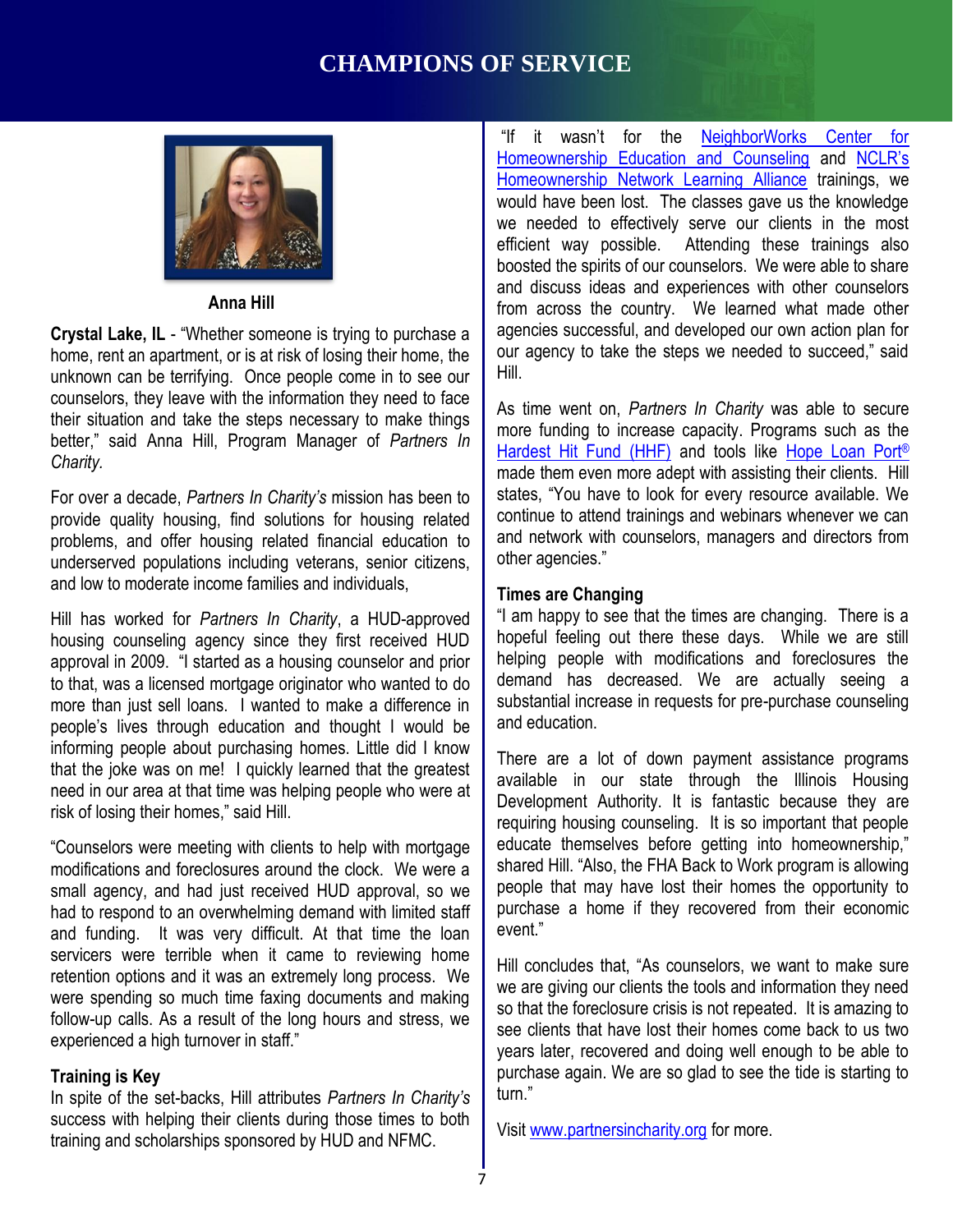### **SUCCESS STORY**

**Expanding Financial Capability For All** 



families move from crisis to control and create a long term action  $\vert$  program include:<br>plan for financial contribution these programs and convices include: Salt Lake City, UT - Fair Credit Foundation (FCF), founded in 1997, is an award-winning 501(c)3 nonprofit community service agency dedicated to expanding financial capability for all. Their programs and services are designed to assist individuals and plan for financial security. These programs and services include:

- Certified credit counseling,
- HUD-approved homebuyer education,
- HUD-approved foreclosure prevention counseling,
- Debt repayment programs,
- Money management education,
- Workplace financial education,
- Asset building programs.

#### **Empowering the Financially Distressed**

 individuals and families so they may prevent foreclosure, avoid bankruptcy, make informed spending decisions, increase savings, improve credit worthiness, access mainstream financial services, obtain gainful employment, and reach goals of retirement savings, and more. retirement savings, and more.<br>Individuals who seek assistance through FCF have access to a FCF's programs and services empower financially distressed homeownership, microenterprise, college/vocational education,

full range of solutions for almost any financial crisis or obstacle.

 By helping families improve their financial capability skills and reach their financial goals, FCF strengthens local communities through economic opportunity and fiscal responsibility.

#### **Bringing Hope with Back to Work**

 FCF's housing counseling program is designed to help individuals and families at every stage of the homeownership process from purchasing to re entry after a home sale to foreclosure prevention and maintaining homeownership through retirement.

Since the launch of the national [Back to Work](http://portal.hud.gov/hudportal/documents/huddoc?id=13-22hsgn.pdf) - Extenuating counseling to 56 households with 26 of these households obtaining counseling services specifically for Back to Work purposes. Of the 26 households thus far, 10 have purchased new housing either through Back to Work specific loan programs or other available lending options. [Circumstances program,](http://portal.hud.gov/hudportal/documents/huddoc?id=13-22hsgn.pdf) FCF has provided pre purchase

programs or other available lending options.<br>Housing counseling requirements for the Back to Work program include:

- Counseling from a HUD-approved agency,
- A combination of housing education and housing counseling, provided that each participant receives a minimum of one hour of one on one counseling.
- Complete the counseling a minimum of thirty (30) days but no more than six (6) months prior to submitting a loan application to a lender.

 According to FCF housing counselors, the Back To Work program is giving hope to past homeowners who thought they had no any lending options available to them due to an economic event.

For more information in FCF's programs visit, [www.faircredit.org.](http://www.faircredit.org/)